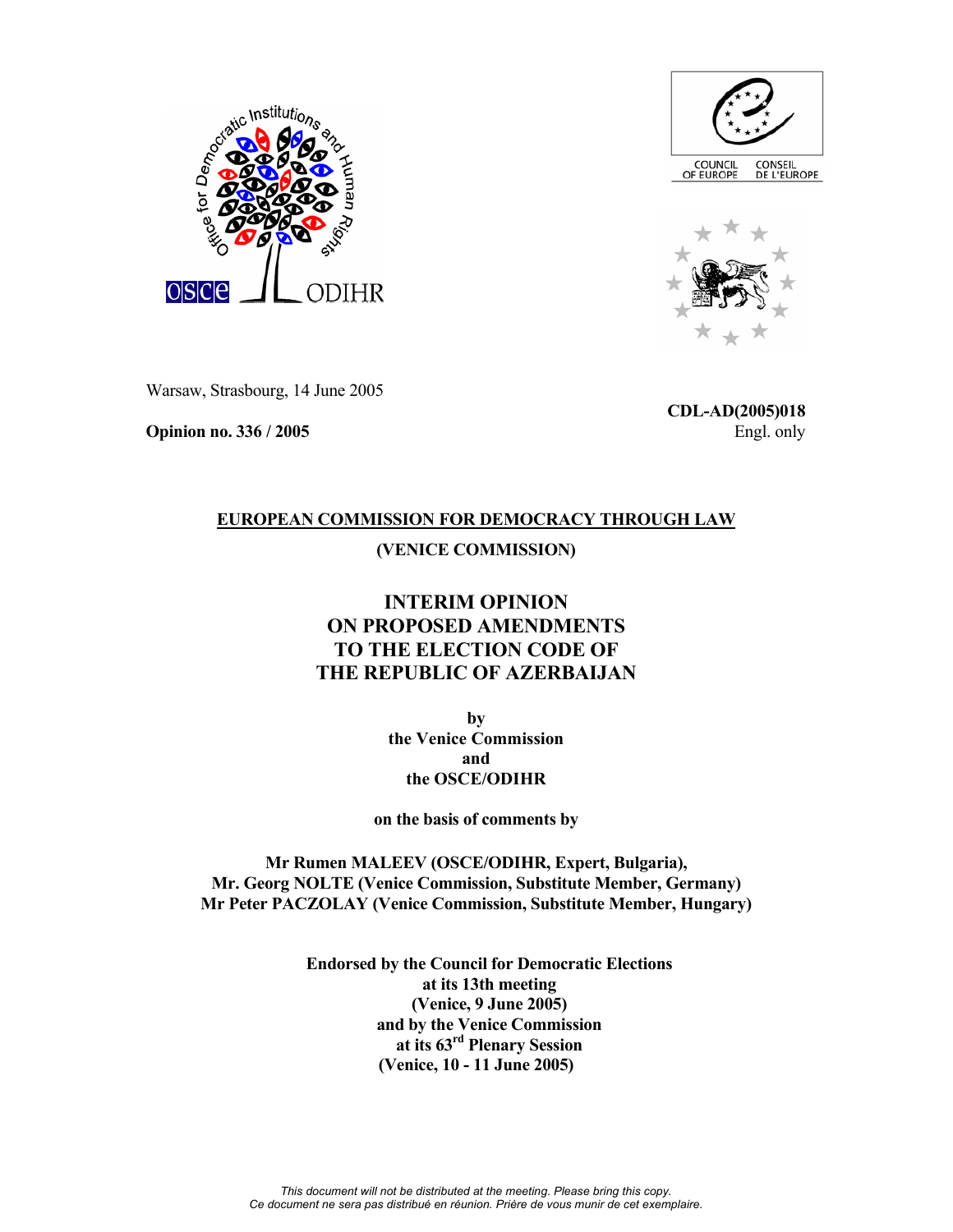#### **Introduction.**

1. On 1 March 2005 representatives of the Organization for Security and Cooperation in Europe's Office for Democratic Institutions and Human Rights (OSCE/ODIHR), the Venice Commission and the authorities of the Republic of Azerbaijan met in Strasbourg in order to discuss possible amendments to the Election Code. It was decided that the authorities of Azerbaijan would prepare a draft text and submit it for opinion to OSCE/ODIHR and the Venice Commission before the end of March. The Venice Commission received the draft on 25 April 2005 and transmitted it to OSCE/ODIHR and to its members Messrs G. Nolte and P. Paczolay. The OSCE/ODIHR consulted Mr. R. Maleev for comments.

2. The proposed amendments to the Election Code of the Republic of Azerbaijan must be considered in the context of previous assessments of this Election Code by the Venice Commission and the OSCE/ODIHR. The three most recent and most important documents are the Joint Final Assessment of the Election Code of Azerbaijan of 1 September 2003 (CDL(2003)054), the Final Report of the OSCE/ODIHR Election Observation Mission for the 2003 Presidential election (FR03) and the Joint Recommendations of 1 June 2004 (CDL-AD(2004)016rev and JR04). These documents are interrelated. They contain important suggestions on how to improve the Election Code in order to provide the legal framework for elections conducted in line with international standards. This opinion reaffirms the above recommendations.

3. Unfortunately, the most important suggestions have not been implemented by the authorities of Azerbaijan in spite of the repeated recommendations from the Parliamentary Assembly and the Committee of Ministers of the Council of Europe.

4. The latest proposed amendments (the text submitted by the authorities on 25 April 2005, referred to in the following text as "the draft") reflect the recommendations of 2004 only to a very limited degree, dealing mostly with technical and minor issues. Although some of the proposed amendments are in line with international standards and a number of them even follow previous recommendations by the Venice Commission and OSCE/ODIHR, this *cannot* lead to the conclusion that the Election Law of Azerbaijan will be satisfactory if the suggested amendments are adopted. This will be made clear at the end of this opinion by a list of those previous recommendations from 2003 and 2004 which are still not sufficiently addressed or not reflected in the new proposals.

5. For the purpose of this opinion the following abbreviations will be used:

#### **CEC – Central Election Commission ConEC – Constituency Election Commission PEC – Precinct Election Commission**

6. The main recommendations as they appear in the document CDL-AD(2004)016rev of the Venice Commission and document JR04 of OSCE/ODIHR will be further referred to as "joint recommendations".

7. Following a meeting held on 31 May 2005 between the authorities of Azerbaijan and the representatives of the Venice Commission and of OSCE/ODIHR, revised draft amendments to the electoral code of Azerbaijan were submitted to Parliament. The Venice Commission and OSCE/ODIHR will deliver a final opinion after the adoption of the amendments.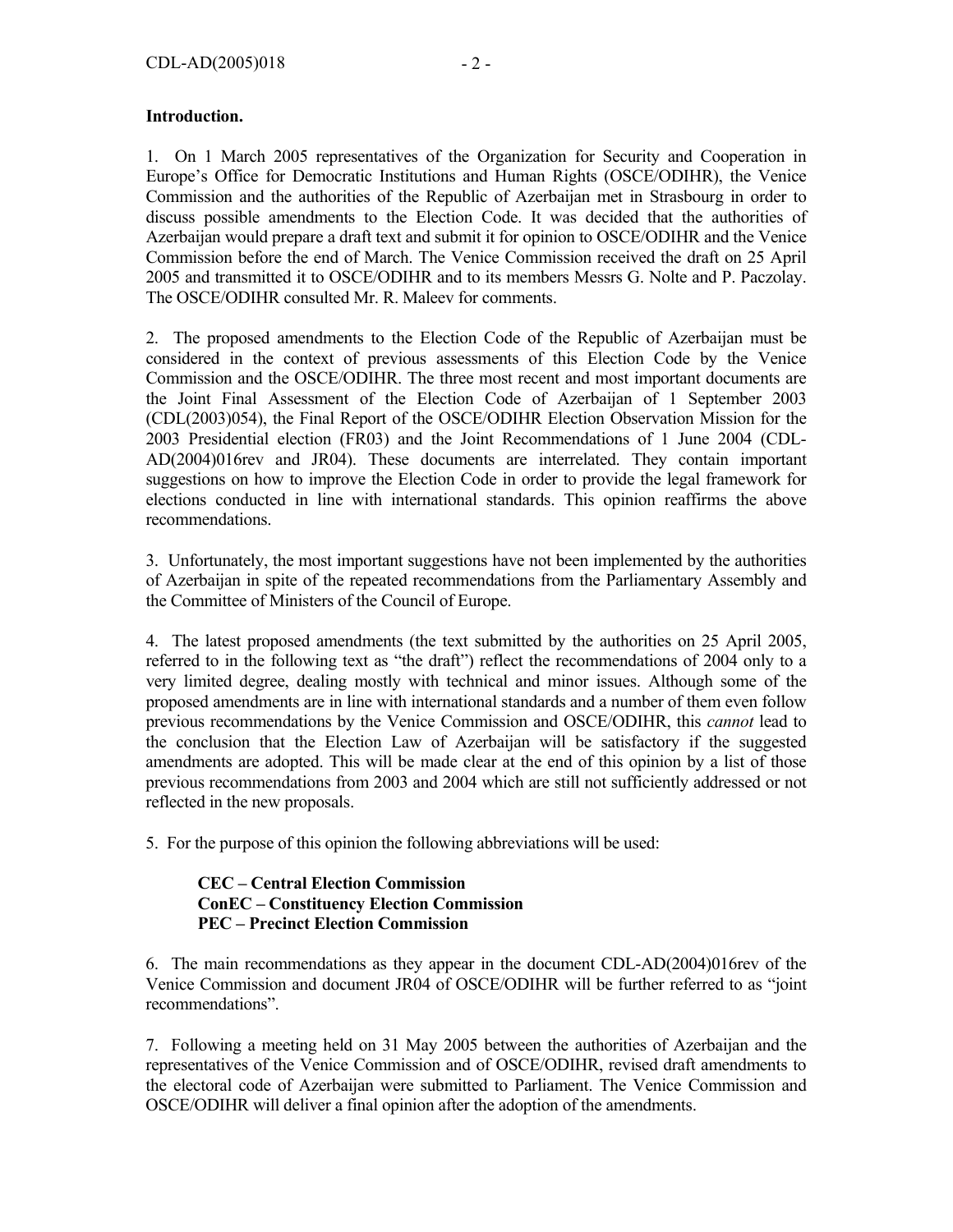#### **I. Comments on individual proposed amendments.**

8. The original text of each amendment will appear in bold italic characters.

#### *1. Articles of the following language should be made:*

*1.1.29. voting results – results of calculation of votes in a precinct election commission, during elections (referendum); results of calculation of votes in a constituency election commission, during referendum and Presidential elections;* 

*1.1.30. elections' (referendum) results – results of elections to the Milli Majlis of the Republic of Azerbaijan and municipalities, as specified by the constituency election commission;* 

*1.1.31. election (referendum) returns – determining a nominee that is elected as a Deputy to Milli Majlis, President of the Republic of Azerbaijan or a Councillor at elections, or defining the issue that is (not) adopted through referendum;* 

*1.1.32. elections' general returns – generalization by the Central Election Commission of the Republic of Azerbaijan of returns of the elections to the Milli Majlis or Municipal Elections".* 

9. These definitions appear to be added only for the sake of terminology. If so, they would not be problematic. They should not be read, however, as an assertion that election commissions can conclusively determine a "voting result", an "election's (referendum) result", an "election (referendum) return", or "elections' general returns". This is done through the functioning of the appeals system and the confirmation by the Central Election Commission and a decision of the Constitutional Court.

*2. The following should be added in Article 2.4: "Elections of Deputies of the Milli Majlis of the Republic of Azerbaijan and Elections of the President of the Republic of Azerbaijan cannot be held on the same day. Elections of Deputies of the Milli Majlis of the Republic of Azerbaijan and Municipal Elections cannot be held on the same day. Elections of the President of the Republic of Azerbaijan and Municipal Elections cannot be held on the same day."* 

10. It is acceptable to provide that different elections cannot be held on the same day.

*3. In Article 19.8., phrase "and on issues considered in that meeting" should be added after "of a meeting"; "and list of the issues considered at that meeting, draft decisions and other documents related thereto" be added after "information about meeting"; "and list of the issues considered at that meeting, draft decisions and other documents related thereto" be added after "information about time of the meeting".*

11. The proposed additions are to be welcomed since they are aimed at better preparation of commissions meetings by timely informing the members about the agenda and delivering draft decisions to be discussed and other documents related thereto personally in writing or by means of electronic communication facilities.

#### *4. The word "apparatus" should be replaced by "secretariat", in Article 19.17***.**

12. This seems to be a terminological modification. It is therefore legitimate.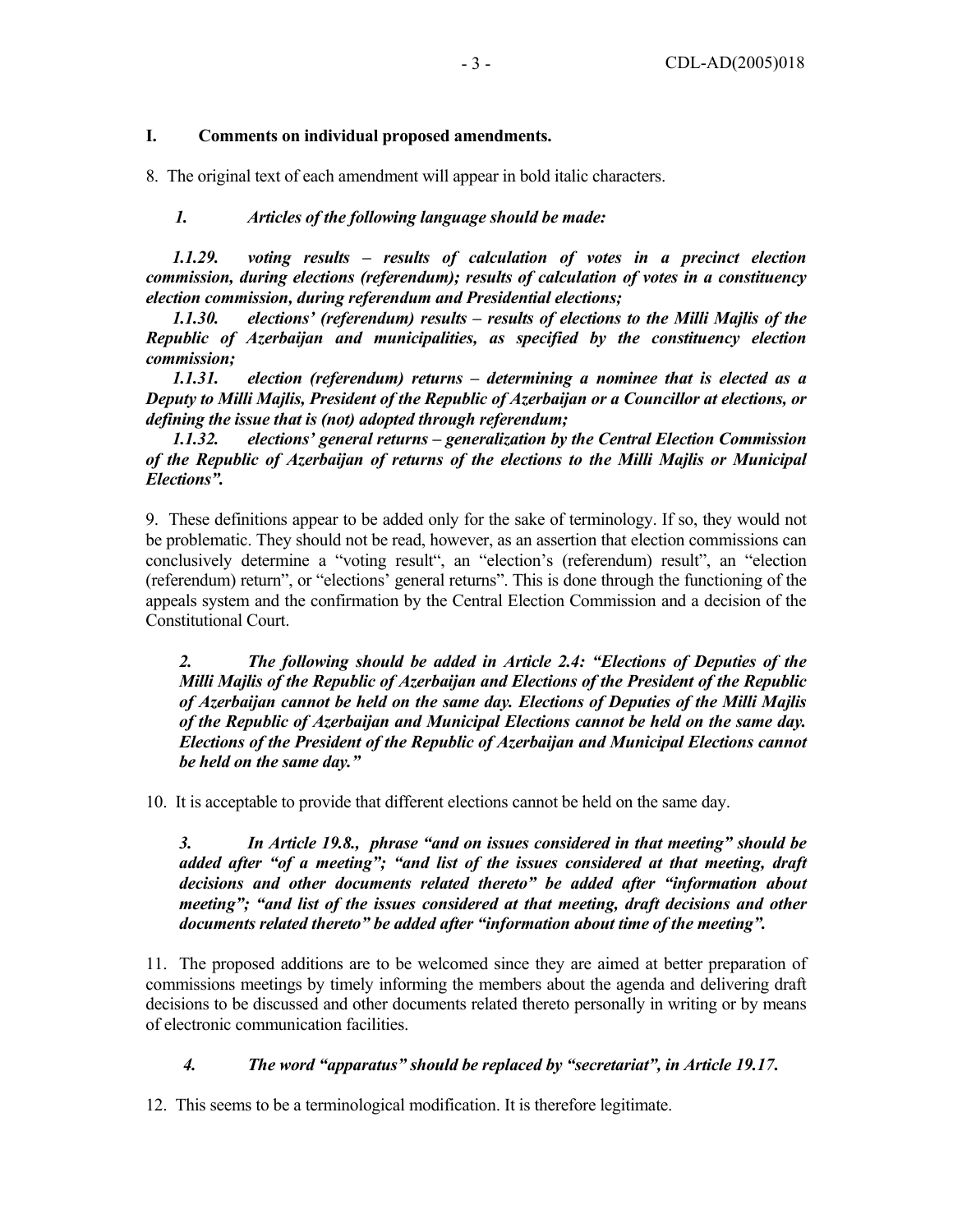*5. The following sentence should be added in Article 22.1: "(Restrictions provided for with regard to kinship in this Article, shall not apply to members of precinct election commissions established in the manner specified in Article 36.7 of this Code)".* 

13. The drafters propose to remove the general kinship restrictions on the persons eligible to serve in election bodies, provided in Art. 22.1, for the case of special PECs, formed by open vote at general meetings of voters (Art. 36.7). Such procedure for appointment of PECs is allowed for precincts organized in military units (Art. 35.5) located at more than 1 hour distance by public transport from the closest Polling station or in exceptional circumstances to be defined by CEC, in hospitals, sanatoriums (Art. 35.4), in precincts located in impassable places (Art.36.7) etc.

14. Apart from the fact that the procedure itself is highly questionable and the existence of "special" PECs, especially for military units, has previously been described as an issue of concern 1 , the proposed amendment introduces an additional and unnecessary element of "exceptionality" for these PECs. It is recommended to delete the amendment.

#### *6. In the Article 22.10.1, after the word "meetings" to add the expression "issues to be discussed during this meeting, draft decisions regarding these issues and other documents."*

15. This amendment is line with proposed amendment 3 - the right of election commission members to be timely informed not only about the next meeting, but also on the issues to be discussed, on the draft decisions, etc.

#### *7. In the Article 22.11, to replace the words "overall results" with the words "returns (general returns)"*

16. This change is in line with the proposed amendment 1.

## *8. In the Article 28.6, after the word "outlet" to add "and internet site"*

17. The new addition establishes an obligation for the CEC to support an internet site. This is a codification of the existing situation.

*9. To add the following sentence to the Article 34.4: "Number of the permanent staff working for the secretariat of the Constituency Election Commission, their titles and salaries shall be determined by the Central Election Commission of the Republic of Azerbaijan."* 

18. This proposed addition appears to be desirable in the interest of the principle of equality.

*10. In the Articles 40.12 and 42.7, after the word "returns" to add the words "(general returns)"2*

 $\frac{1}{1}$  See Joint Assessment of the Revised Draft Election Code of the Republic of Azerbaijan of 28 November CDL-AD(2002)035 (**JA02**) para 46

<sup>2</sup> The draft amendment appears to refer to Article 42.2.7, as there is no Article 42.7 in the Election Code.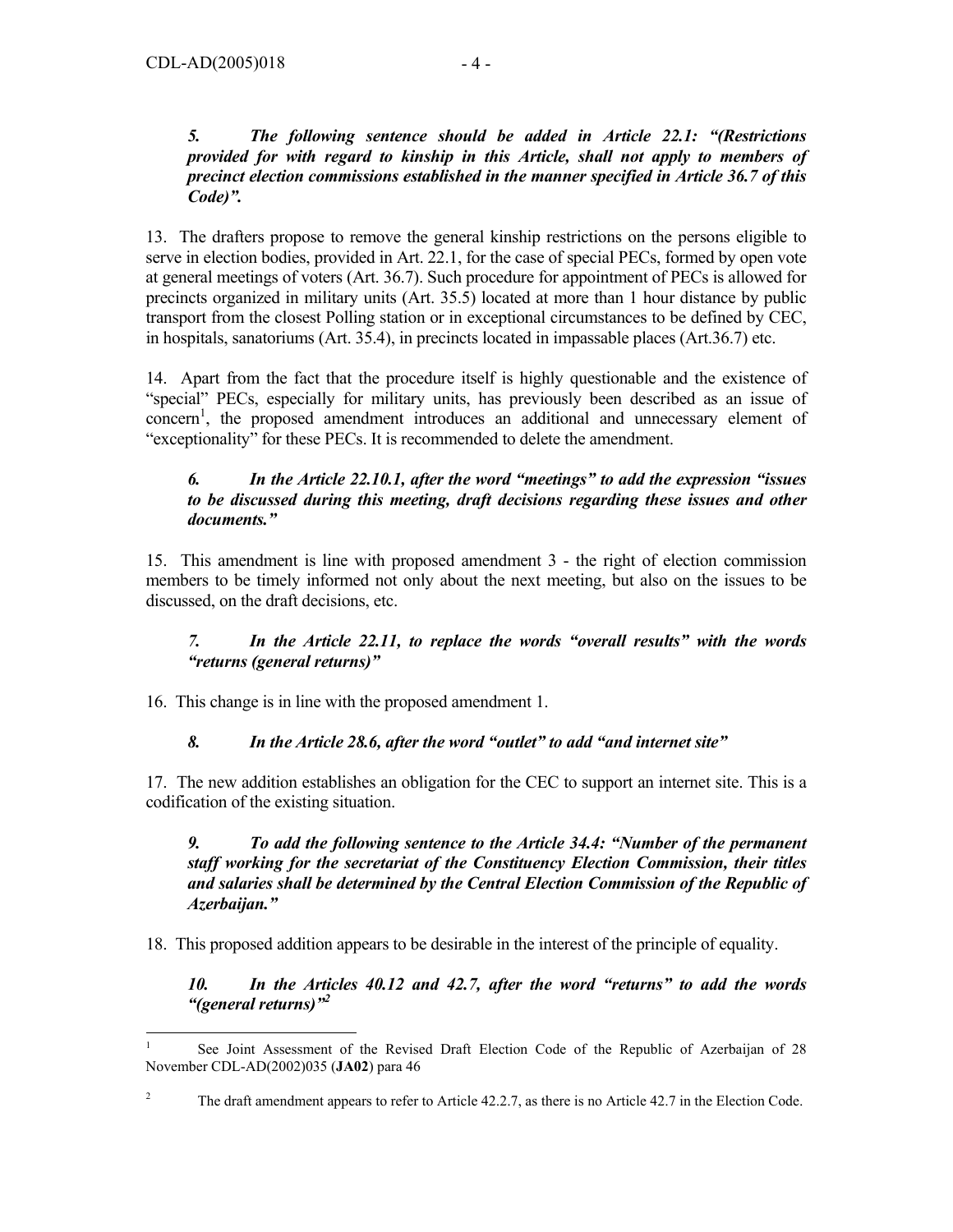*11. To add Article 41.3: "The observation can start from the date the elections (referendum) are announced and can finish the day when returns (general returns) of elections (referendum) are officially published."* 

#### *12. In the Article 44.5, to replace the words "general results" with the words "(referendum's) returns (general returns)"*

19. The proposed amendments in the three paragraphs above seem to be an attempt to meet the OSCE/ODIHR's and Venice Commission's joint recommendations that the Election Code guarantee the right for observers until all the electoral tasks are completed. While explicitly establishing that the observation can start from the date the elections are announced and finish the day when returns (general returns) are officially published, the amendments fail to specify that observers shall have the right of access to electoral commissions after polling day. This appears necessary in order to avoid different interpretations of the legal provisions taking into account that the understanding of the notions "observation" and "observer" (including as defined in Art.1.1.18-19) is usually very narrow and concentrates on election day. Moreover, the right of access to electoral commission meetings is provided especially for the pre-election period and only to a special category of observers (Art. 40.13).

20. The second argument is that the proposed date for the end of observers' authority prevents their participation in the process of complaints and appeals. It is one of the main tasks of election observers to comment on the official publications of election returns, that is *after* their publication. Election observers should be allowed to play a role in the period during which challenges to the official determinations of the election results are being brought and decided upon. Article 41.3 could be completed as follows: "*and after the judicial remedies for appeals and complaints against the returns are exhausted*".

#### *13. To add the following sentences to the Article 46.1: "The voters list can be posted on relevant website of the Central Election Commission in conformity with the rules established by the Central Election Commission. In this case, the voters' addresses must not be displayed."*

21. In principle, the publication of the voters list (without addresses) on the internet is a welcome addition, but only if it is not subject to the free discretion of the Central Election Commission. It is therefore suggested to exchange "can" for "shall".

#### *14. To add the following sentence to the Article 60.2.3: "(this provision can be applied to the political parties, blocs of political parties in case if the given information is inaccurate due to the fault/mistake of the candidate)".*

22. This is a very problematic proposal since it opens the possibility to punish a political party for faults or mistakes of individual candidates. The proposal therefore violates the principle of proportionality which the Election Code itself expresses in Article 60.3. The proposed amendment should be deleted.

*15. To add the following sentence before the word "pre-election" in the Article 74.1: "Election Campaign is held in accordance with the Article 47 of the Constitution of the Republic of Azerbaijan".*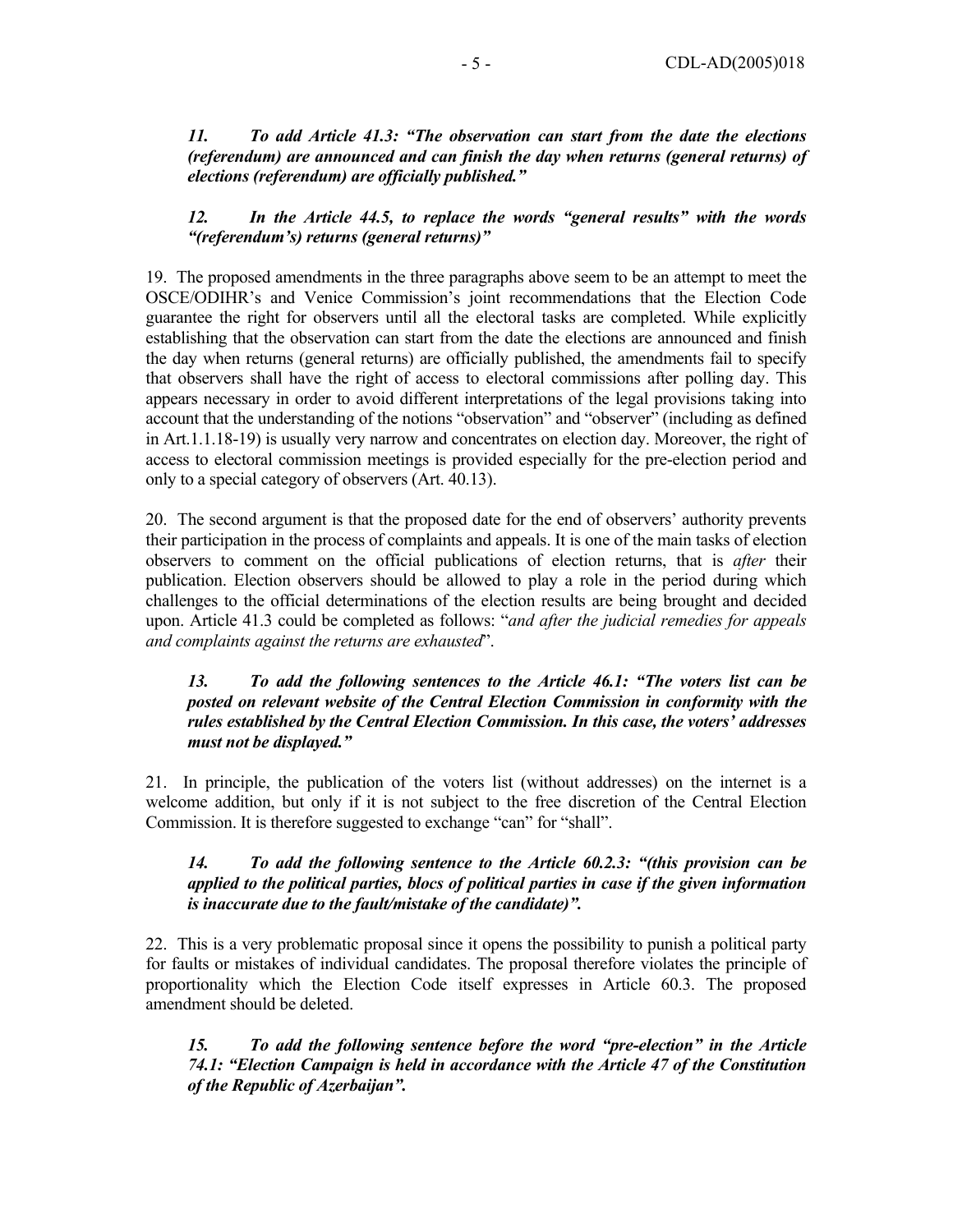$\frac{1}{3}$ 

23. The drafters are proposing reference to Art. 47 of the Constitution, $3$  for introducing the list of persons and groups entitled to conduct an electoral campaign. This formulation unfortunately does not fully address the joint recommendation to use the phrase "notwithstanding the right of freedom of expression."<sup>4</sup> There remains a need to clarify that the right of freedom of expression is universal, thus emphasizing that the list in Art. 74.1 is additional but not limiting. It is advised to adopt the phrasing recommended by OSCE/ODIHR and the Venice Commission.

#### *16. To remove the following Articles 100.2.4; 100.2.6; 100.2.12 and 100.2.13. To consider the Article 100.2.5 as 100.2.4; the Articles 100.2.7-100.2.11 as 100.2.5-100.2.9; the Articles 100.2.14-100.2.19 as 100.2.10-100.2.15.*

24. The removal of Art. 100.2.4, 100.2.6 is proposed as recommended in CDL-AD (2004) 016rev. (JR04**)**, para 28 in order to shorten the list of items to be included in the results protocols. However, the drafted amendment provides in addition for the removal of Art.100.2.12-13, which is inappropriate. These articles refer to two important numbers, which provide crucial information about the total number of votes cast in the precinct – the number of envelopes for ballot papers found in the stationary ballot box and the number of envelopes for ballot papers found in the mobile ballot box. As envisaged by the Election Code (Art. 106.2), the first number is checked against the number of electors who have voted in the polling station (the number of signatures in the Voters List extract plus the number of voting cards attached to it), while the second –number is checked against the number of requests for mobile box voting. If more envelopes are found in the stationary (mobile) ballot box than the number of voted electors in (outside) the polling station, all votes cast in the relevant box should be considered invalid. Moreover, the removal of Art. 100.2.12-13 would make impossible an important check for each election result – namely, that the number of votes cast should equal the sum of valid and invalid votes.

25. It is recommended to keep both Art. 100.2.12-13 and to amend Art.106.2 so as to provide for the obligation of PEC to announce and record in the result protocol the number of envelopes found in each box immediately after the count of the envelopes in the ballot box has been completed. The CEC instructions for the count should provide next for mixing the envelopes from all boxes before starting to open the envelopes one by one in order to determine the validity of the vote.

#### *17. After the word "signs" in the Article 104.6, and after the word "approves" in the Article 105.2, to add the following sentence: "The person who issues a ballot paper to a voter stamps the voter's card with a special seal which indicates the voting date."*

26. An additional safeguard is proposed against possible misuse on election day of the voter cards, issued to voters to prove their inclusion in the Voter List (Art. 46.2). The draft amendment provides for the PEC member issuing the envelope and ballot paper(s) to the voter to stamp his/her voter's card with a special seal, which indicates the voting date. Such a measure could be

Article 47. Freedom of thought and speech : I. Everyone may enjoy freedom of thought and speech. II. Nobody should be forced to promulgate his/her thoughts and convictions or to renounce his/her thoughts and convictions. III. Propaganda provoking racial, national, religious and social discord and animosity is prohibited.

<sup>4</sup> See joint recommendations, para 17 and OSCE/ODIHR document JA02, para 87.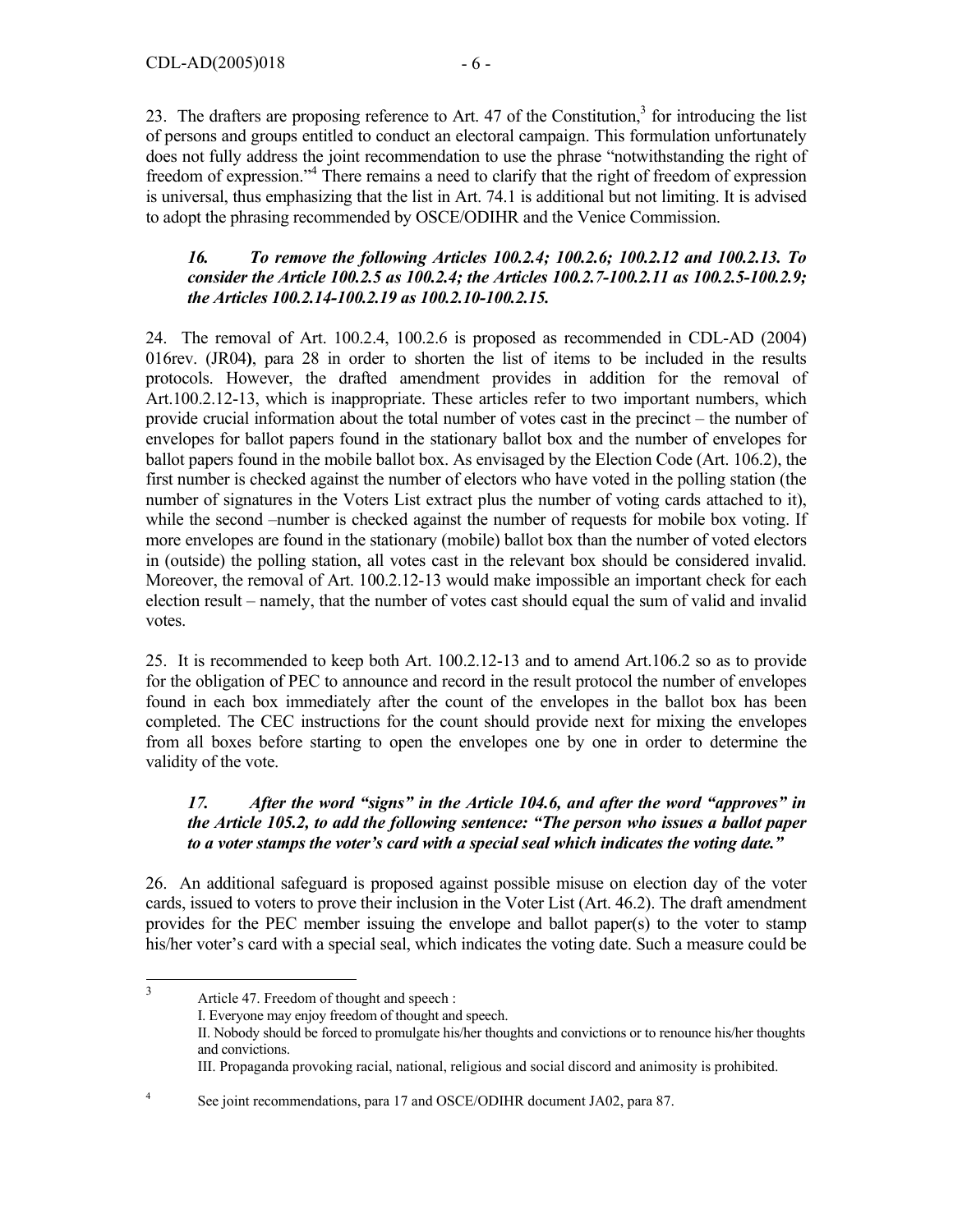meaningful only if the printing and distribution of the voter's cards is subject to strong control and accountability. More detailed information is needed in order to consider this procedure as a real alternative to the reintroduction of the provision on inking voters' fingers as has been previously suggested by OSCE/ODIHR and the Venice Commission (Joint Final Assessment, CDL(2003)54, para. 42).

#### *18. To add the words "as a result of relevant investigation" after the words "all*  votes" in the 2<sup>nd</sup> and 4<sup>th</sup> sentences of the Article 106.2.; to replace the words "is *counted" with the words "can be counted.".*

27. The sentence numbers referenced in the amendment do not correspond with the present Article 106.2. The exact place of the amendment needs clarification.

28. It appears that the purpose of the first part of this proposal is to make clear that the determination of whether the number of envelopes exceeds the number of requests is subject to an additional verification procedure by the relevant Election Commission (recount). This would be a legitimate purpose.

29. On the other hand, it is difficult to understand the purpose of the second part of the proposal: Since it is important to determine whether the number of envelopes exceeds the number of requests and since this determination should be made beforehand, it is unclear what reasons could exist to determine the number later.

30. At the same time, the proposed amendment is a response to the joint recommendations, para.36, suggesting that sanctions should be proportional to the mistake or violation committed and that to invalidate all the votes cast in a polling station merely because a voter has omitted to sign the Voter List is a disproportionately severe sanction. Unfortunately, the amended text of Art. 106.2 does not change the result of the application of the article, because it only provides for the decision of invalidation to be taken "as a result of relevant investigation," not leaving space for a different decision in the case of a minimal discrepancy.

#### *19. To add a sentence to Article 108.2 in the following edit: "The Central Election Commission of the Republic of Azerbaijan shall draw up protocols on general results of elections to the Milli Majlis and municipalities".*

31. This provision needs a technical clarification. While amendments states that this sentence is added, it contradicts the previous sentence, which is assumed is to be deleted, but this is not clear. Without further editing of the previous sentence to correspond to the new definition in Article 1.1.31, confusion could arise.

## *20. To replace figure "5" with figure "2" in Article 109.1.*

## *21. To replace words "2 days" with words "24 hours" in Article 109.3.*

32. The OSCE/ODIHR and Venice Commission recommendation<sup>5</sup> to shorten to 24 hours the deadline for publication of preliminary results is partially implemented by amending Art.109.1 with a provision obliging CEC to publish the unified voting results of the ConECs within 2

See **JR04 or CDL-AD(2004)016rev**, para29

 $\frac{1}{5}$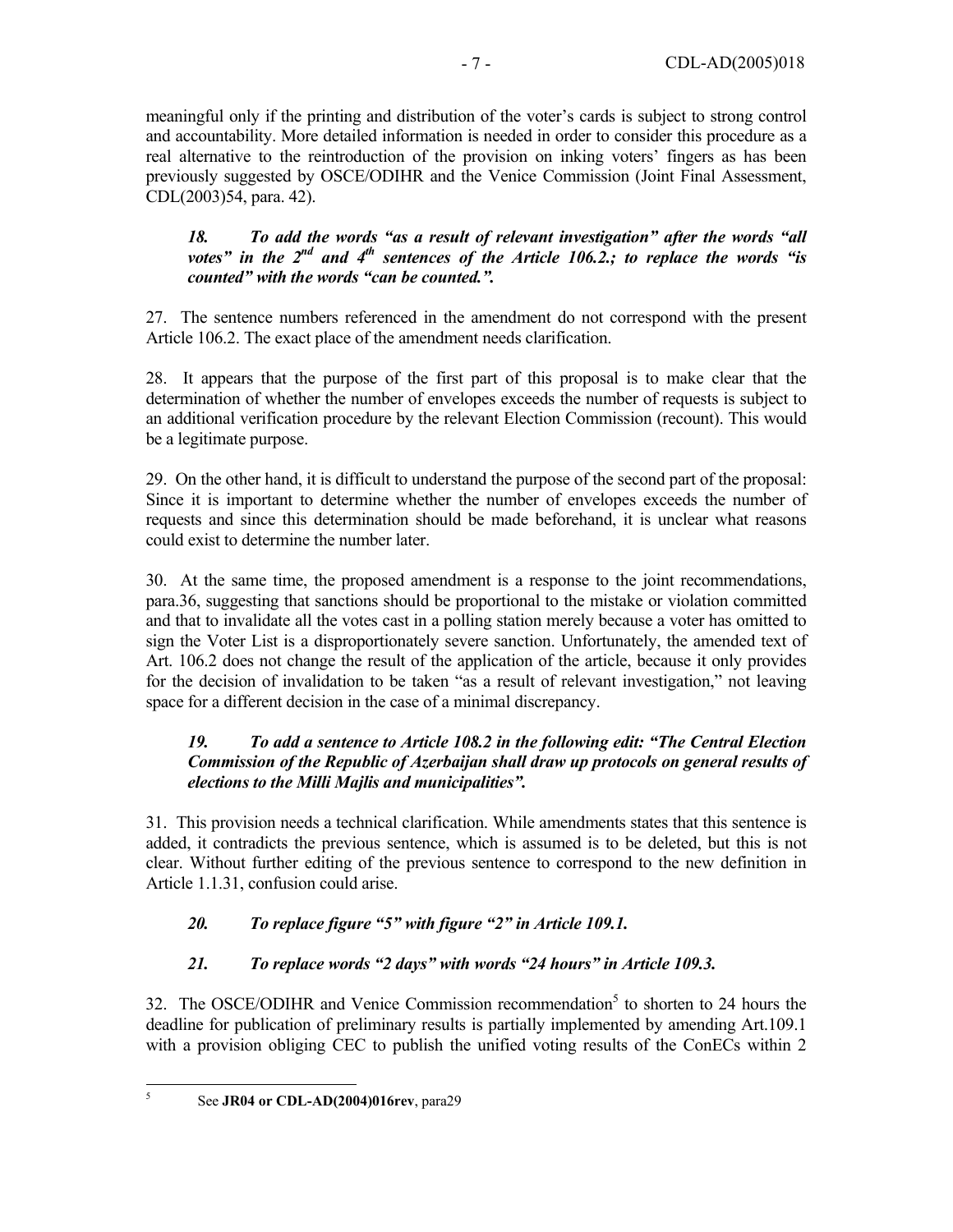(instead of 5) days starting from the voting day. Analogously, the deadline for publication of the results per PSs by ConECs in Art. 109.3 is shortened to 24 hours (instead of 2 days) after the polling day. However, the recommendation to amend the Electoral Code with the explicit obligation of CEC to post the results by polling station on its website immediately after receiving them from ConECs is not addressed.

## *22. Articles 112.2 and 112.3. to be given in the following edit:*

#### *112.2. The persons indicated in Article 112.1 of this Code may submit their complaints to the superior election commissions.*

*112.3. If complaints of the persons indicated in Article 112.1 are initially not considered by a superior election commission, consequently they can file complaints on the decision or the action (inaction) of the constituency election commission to the relevant district court, and on the decision or the action (inaction) of the Central Election Commission to the Court of Appeal.* 

33. These proposals are welcomed as an attempt to simplify and to clarify the appeals process, as has been suggested in the joint recommendations.

34. However, it remains unclear (perhaps due to translation) whether the phrasing used in the new Art. 112.3 "If complaints of the persons indicated in Art.112.1 are initially not **considered**  by a superior election commission, consequently they can file complaints on the decision or the action (inaction) of the constituency election commission…" should be understood as permitting the submission of a complaint against a decision, action (inaction) of a ConEC directly to the District Court, without previously submitting a complaint to the CEC.<sup>6</sup>

35. The joint recommendations to amend Art.112.1 by clarifying that the right to file a complaint is universal in relation to all decisions and by extending the three-day limit for lodging complaints are not addressed.

## *23. To add the following sentences to Article 112.4:*

#### *"In any case, an election commission must make a grounded decision on transfer of a complaint to the prosecuting body. The relevant prosecuting body must consider the complaint within 3 days".*

36. One element of this proposal is problematic, as it does not seem to be in line with the previous proposals to simplify the appeals procedure. The application by an election commission to a public prosecutor in cases of alleged criminal activity is legitimate, but this must not necessarily entail the full "transfer" of the complaint to the public prosecutor. Rather, the election commission should continue to be competent to inquire into the effect of the subject of the complaint on the election results while leaving the criminal prosecution to the public prosecutor.

37. Another element of the proposal, the establishment of a timeline for action to be taken by prosecutorial bodies, would seem to strengthen the process and is therefore welcome.

 $\frac{1}{6}$ 

It is unclear whether **"considered"** should be understood as **"satisfied"**.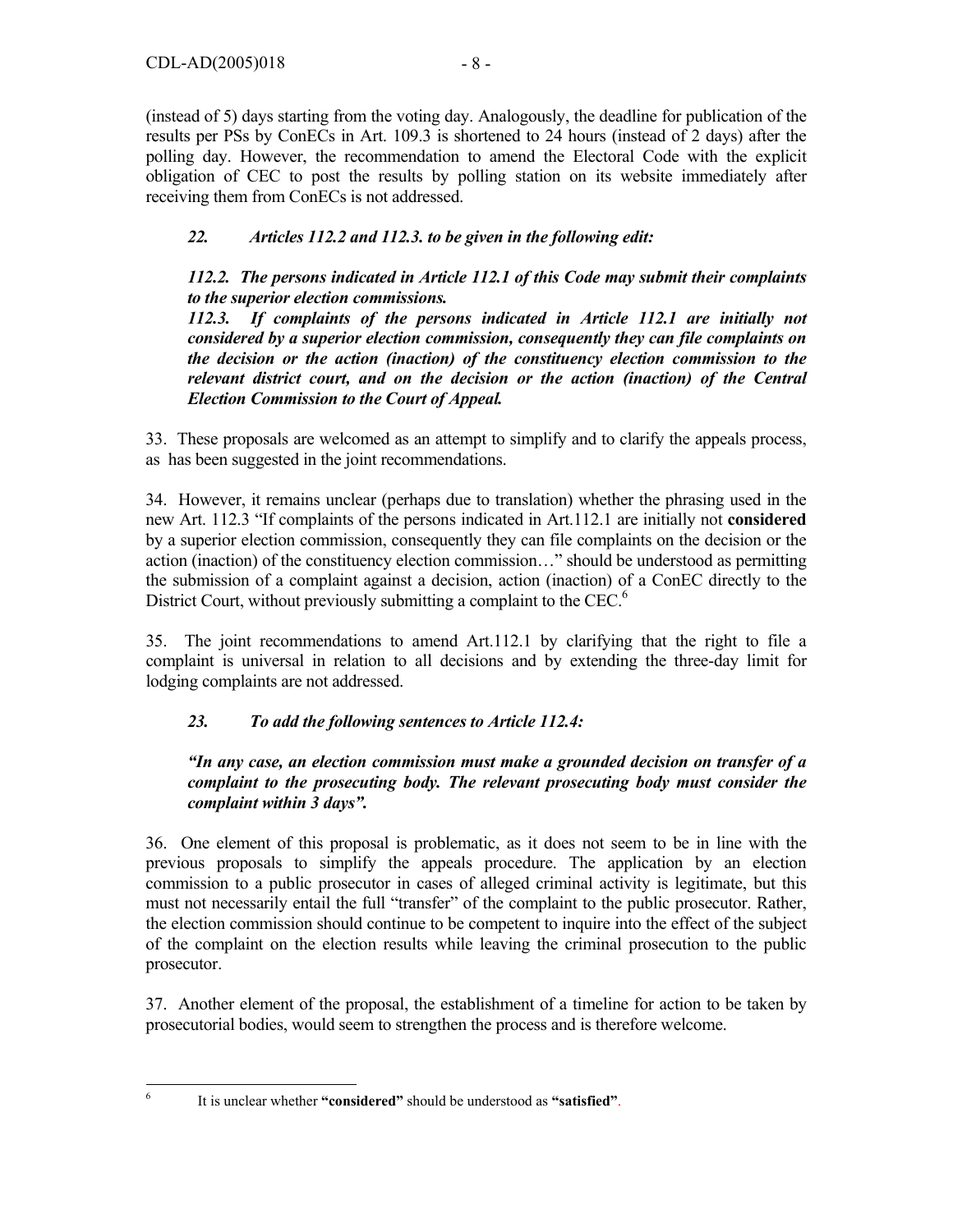## *24. To replace figure "25%" with figure "1/3" in Article 139.1*

38. The recommended increase of the turnout condition for valid Referendum<sup>7</sup> to  $1/3$  of the number of the registered voters (from 25%) is insufficient. A turnout requirement of 1/3 is still very low for a matter as fundamental as adopting new constitution or amending the existing one.

39. The option of acceptance by a minimum percentage of the electorate rather than a requirement of a minimum turnout should be considered (as suggested in the Venice Commission's Guidelines on constitutional referendum at national level (Doc.CDL-INF (2001) 10, paragraph "O").

#### *25. To add the following words to Articles 139.2.1, 170.2.2., 204.1.1 and 240.2.1: "(under the condition that the number of registered voters in the election precincts exceeds ¼ of all voters registered in the constituency)."*

40. A provision of the Electoral Code, contained in Art.139.2.1, Art. 170.2.2, 204.1.1 and 240.2.1 orders the invalidation of the result of an election or Referendum by a ConEC or CEC in practice only if due to irregularities the election results in more than 40 per cent of the relevant precincts are declared invalid. This provision has been the subject of previous recommendations.8 The draft amendment now introduces as an additional condition for the application of this provision the requirement that the number of registered voters in the precincts where the results were invalidated exceeds  $\frac{1}{4}$  of the total number of voters registered in the relevant constituency.

41. The amendment does not provide for any redress of a situation in which the results in less than 40 per cent of the precincts are invalidated, while the number of voters in those precincts is much larger than  $\frac{1}{4}$  of the voters registered in the constituency.

## *26. To replace figure "5" with figure "3" in Article 194*.

42. The draft amendment provides for the recommended reduction<sup>9</sup> from 5 per cent to 3 per cent of the threshold necessary for releasing presidential candidates from the obligatory payment of the costs of free airtime and space. While welcomed, the amendment fails to fully address the recommendation, as it fixes the threshold for all kinds of elections (Art.161, Art.194, Art.230) to 3 per cent of the number of registered voters instead of 3 per cent of the number of valid votes as advised. It should be noted that especially for municipal elections, where the turnout could be rather low, the actual formulation of the threshold condition based on the number of registered voters might appear unnecessarily strong. It is recommended to implement the proposed threshold of 3 per cent of the valid votes, which would put it in line with the threshold condition for return of the registration deposit in Art. 60.5.

 $\frac{1}{7}$ See CDL-AD(2004)016rev or **JR04**, para38

<sup>8</sup> idem, para35

<sup>9</sup> idem, para20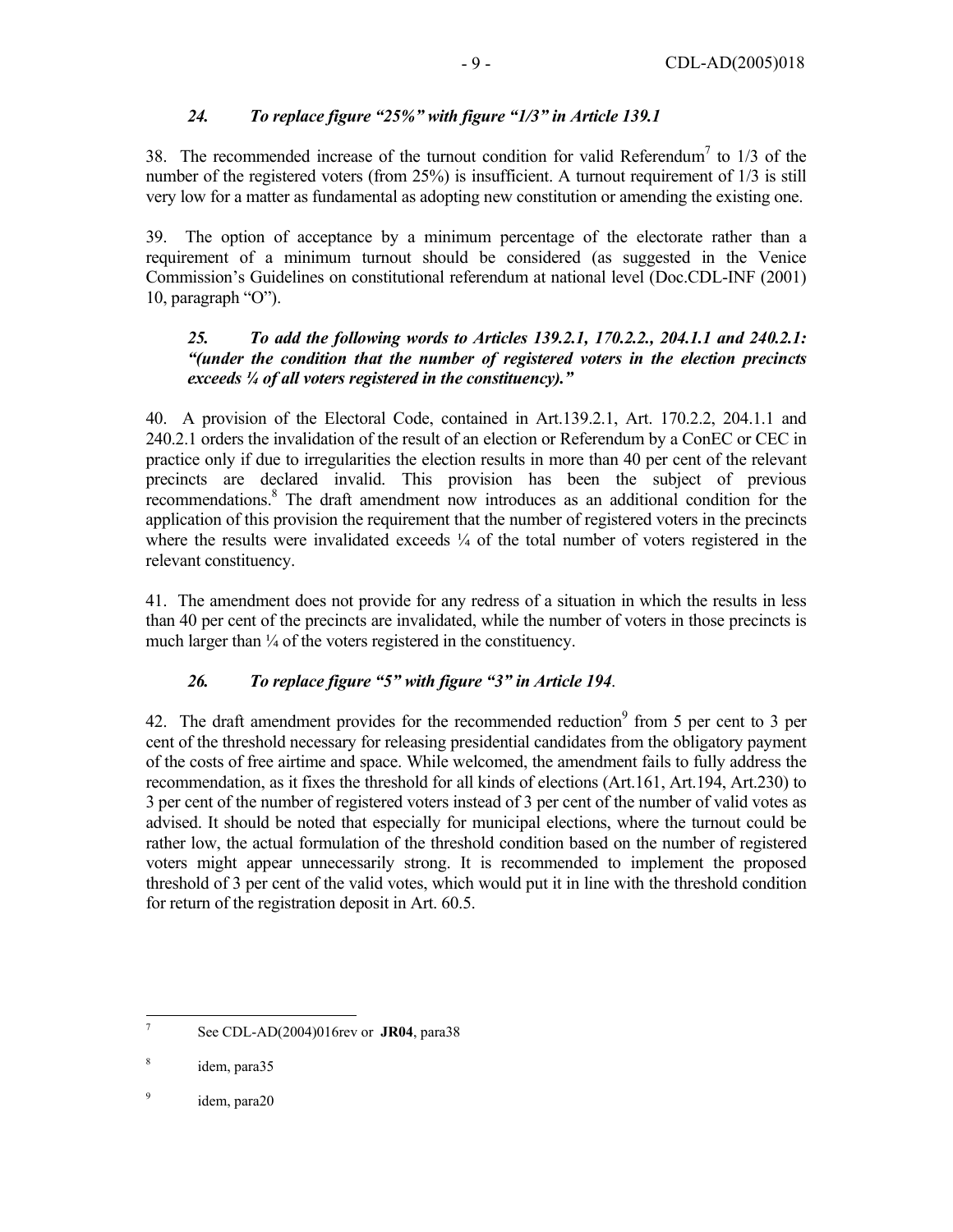## *27. To replace figure "14" with figure "10" in Article 203.1. , to add the phrase "pursuant to Article 102 of the Constitution" before the word "for".*

43. The draft amendment sets a 10 day deadline (instead of the present 14 day deadline) for the CEC to deliver the results of the presidential election to the Constitutional Court. This removes the conflict between the present Art.203.1 of the Election Code and Art.102 of the Constitution, thus following the joint recommendation of OSCE/ODIHR and the Venice Commission.<sup>10</sup>

## **II. The Election Code as a Whole**

44. The OSCE/ODIHR and the Venice Commission regret that a considerable number of the previous recommendations from 2003 and 2004 were not reflected in the proposed draft or were reflected only to a very limited extent.

45. The following crucial recommendations contained in CDL-AD (2004) 016rev. (JR04) on important issues are not addressed at all:<sup>11</sup>

- 1. Composition of Election Commissions (para. 9-12);
- 2. Signing petitions (para.13);
- 3. Refusal of Candidates (para.14-15);
- 4. Venue for election rallies (para.16);
- 5. Right to campaign (para. 18);
- 6. Financing provisions (para. 19);
- 7. Observers (para. 24-25);
- 8. De-registration procedures (para. 26);
- 9. Preliminary Declarations (para. 30);
- 10. Intimidation of Election Staff (para. 37).

46. There are some additional issues of concern that are not subject to regulating provisions of the Code (at least in a direct way) which could compromise the organisation of democratic elections such as:

- an extremely high deposit fee for candidates, and
- restrictions on certain NGOs to act as observers (para 9 of the CDL-AD (2004) 016rev).

47. Finally, the Electoral Code remains far too complex with unnecessary repetitions, especially in the provisions on the registration of candidates, campaign financing, lists of persons entitled to conduct pre-election campaign and limitations on the content of election campaign material.

#### **III. Conclusion**

48. This opinion on the Draft Law on Amendments to the Election Code shows that most of the important recommendations of OSCE/ODIHR and the Venice Commission were only partially implemented or not considered at all.

 $10\,$ idem, para31

<sup>11</sup> The original numbers of the issues and recommendations from CDL-AD(2004)016rev (JR04**)** are kept.